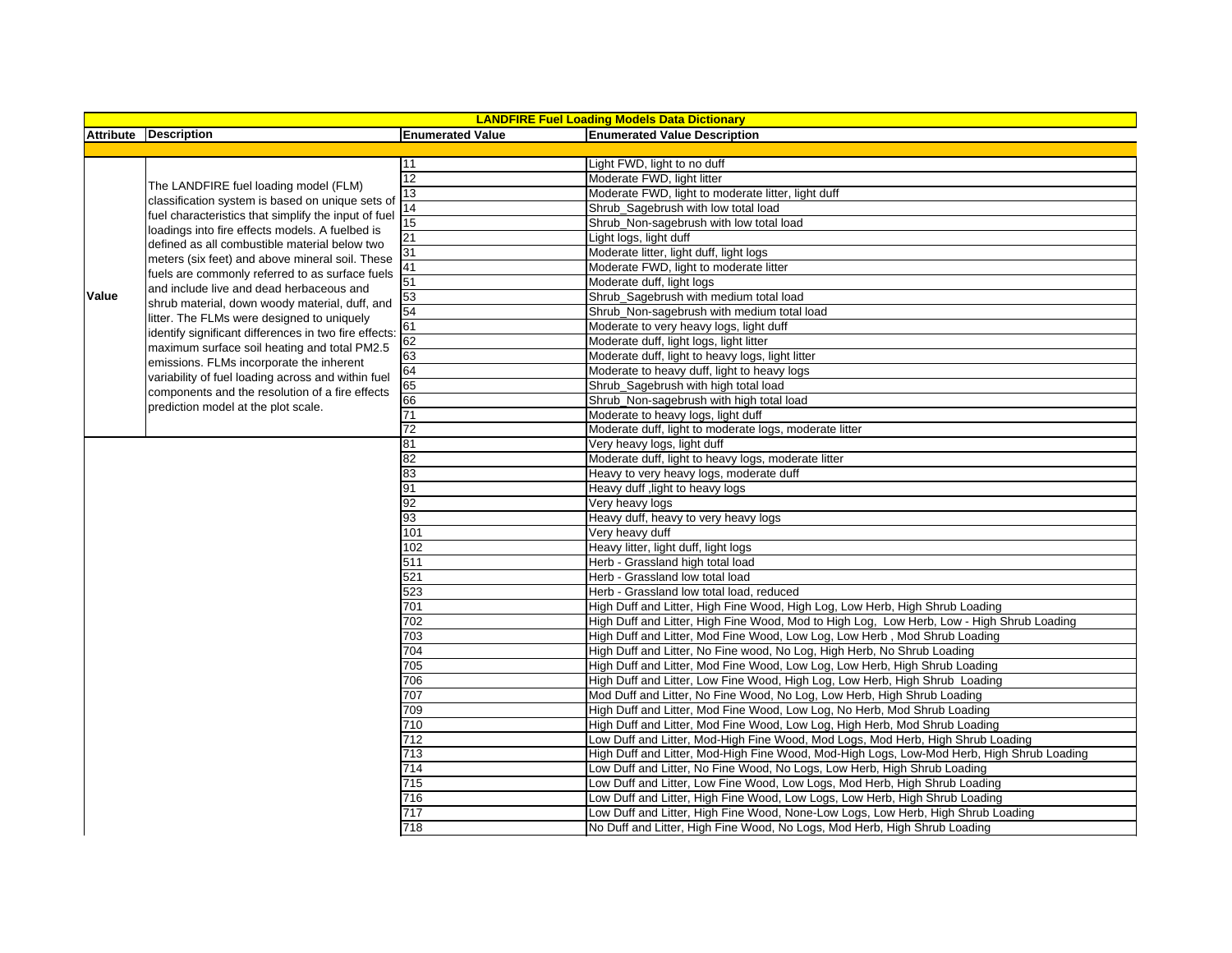| 719 | Low Duff and Litter, Low Fine Wood, Low Logs, Low Herb, High Shrub Loading                 |
|-----|--------------------------------------------------------------------------------------------|
| 720 | No Duff and Litter, Low-Mod Fine Wood, Low Logs, Mod-High Herb, High Shrub Loading         |
| 722 | No Duff and Litter, None-Low Fine Wood, No Logs, Mod-High Herb, No Shrub Loading           |
| 726 | None-Low Duff and Litter, Low-Mod Fine Wood, No Logs, Low-Mod Herb, None-Low Shrub Loading |
| 731 | Mod Duff and Litter, Mod Fine Wood, Mod Log, Low Herb, Mod Shrub Loading                   |
| 732 | Mod Duff and Litter, No Fine wood, No Log, Mod Herb, No Shrub Loading                      |
| 733 | Mod Duff and Litter, Low Fine Wood, Low Log, No Herb, Low Shrub                            |
| 734 | Mod Duff and Litter, Low Fine Wood, Low Log, Mod Herb, Low Shrub                           |
| 741 | Low Duff and Litter, Low Fine Wood, Low Log, Low Herb, Low Shrub Loading                   |
| 742 | Low Duff and Litter, No Fine Wood, No Log, Low Herb, No Shrub Loading                      |
| 743 | Low Duff and Litter, No Fine Wood, No Log, Low Herb, Low Shrub Loading                     |
| 744 | Low Duff and Litter, Mod Fine Wood, Low Log, Low Herb, Mod Shrub Loading                   |
| 751 | No Duff and Litter, Mod Fine Wood, No Logs, Low Herb, Mod Shrub Loading                    |
| 752 | No Duff and Litter, Low Fine Wood, Low Logs, Low Herb, Mod Shrub Loading                   |
| 753 | No Duff and Litter, Low Fine Wood, No Logs, Low Herb, No Shrub Loading                     |
| 900 | <b>Unclassified Sparsely Vegetated Systems</b>                                             |
| 901 | Unclassified Forest and Woodland                                                           |
| 902 | Unclassified Shrubland                                                                     |
| 903 | Unclassified Upland Herbaceous                                                             |
| 904 | <b>Unclassified Savanna</b>                                                                |
| 905 | Unclassified Shrub-Steppe                                                                  |
| 906 | <b>Unclassified Grassland</b>                                                              |
| 907 | Unclassified Wetland-Riparian Herbaceous                                                   |
| 911 | Open Water                                                                                 |
| 912 | Snow/Ice                                                                                   |
| 913 | Developed-Upland Deciduous Forest                                                          |
| 914 | Developed-Upland Evergreen Forest                                                          |
| 915 | Developed-Upland Mixed Forest                                                              |
| 916 | Developed-Upland Herbaceous                                                                |
| 917 | Developed-Upland Shrubland                                                                 |
| 918 | Developed-Herbaceous Wetland Vegetation                                                    |
| 919 | Developed-Woody Wetland Vegetation                                                         |
| 920 | Developed-General                                                                          |
| 921 | Developed-Open Space                                                                       |
| 922 | Developed-Low Intensity                                                                    |
| 923 | Developed-Medium Intensity                                                                 |
| 924 | Developed-High Intensity                                                                   |
| 925 | Developed-Roads                                                                            |
| 931 | Barren                                                                                     |
| 932 | Quarries-Strip Mines-Gravel Pits                                                           |
| 933 | <b>Sparsely Vegetated</b>                                                                  |
| 952 | Introduced Upland Vegetation-Shrub                                                         |
| 954 | Introduced Upland Vegetation-Annual and Perennial Grassland and Forbland                   |
| 958 | Introduced Riparian Vegetation                                                             |
| 960 | NASS-Orchard                                                                               |
| 961 | NASS-Vineyard                                                                              |
| 962 | NASS-Bush fruit and berries                                                                |
| 963 | NASS-Row Crop-Close Grown Crop                                                             |
| 964 | <b>NASS-Row Crop</b>                                                                       |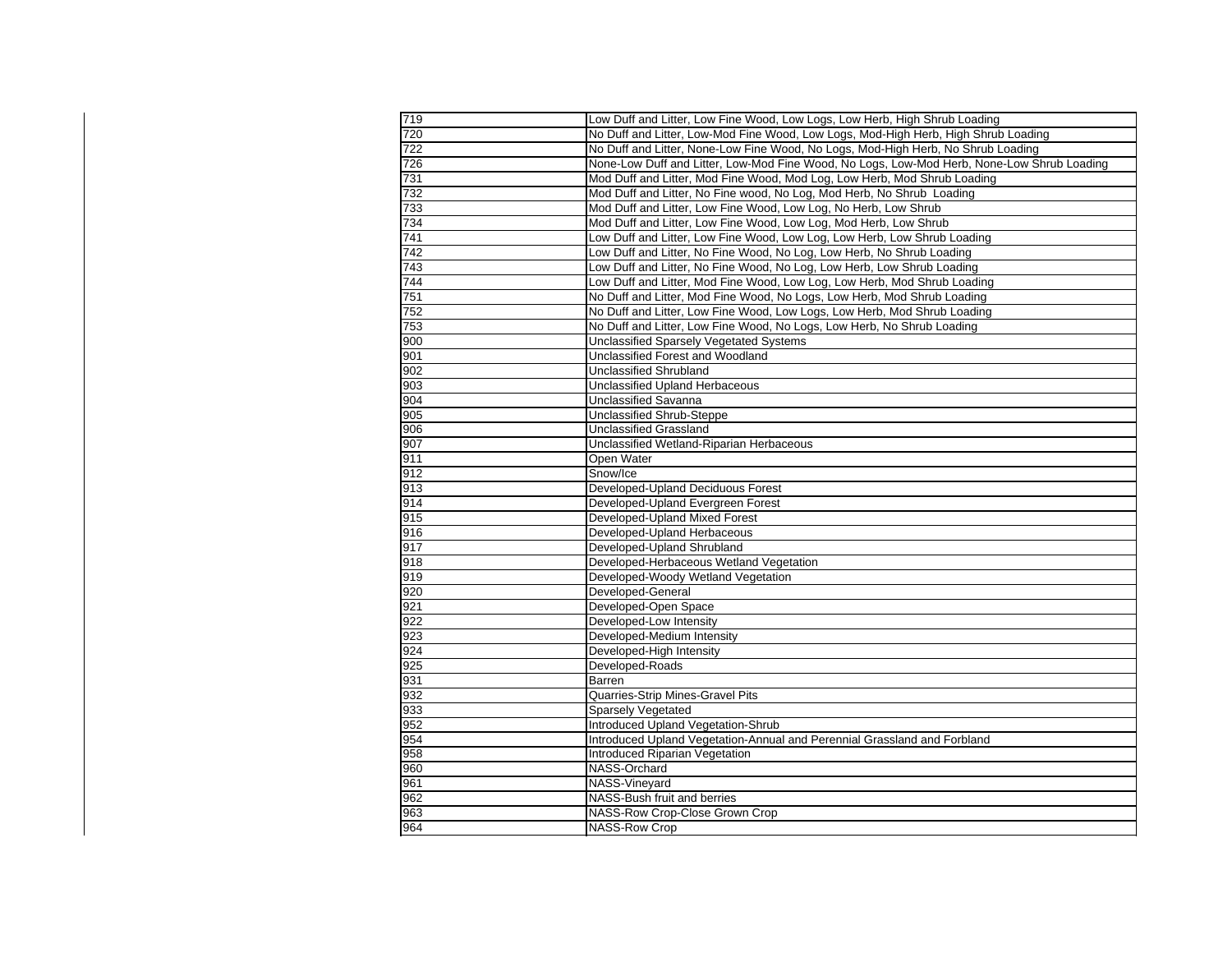|                |                                              | 965                         | NASS-Close Grown Crop                                  |
|----------------|----------------------------------------------|-----------------------------|--------------------------------------------------------|
|                |                                              | 966                         | NASS-Fallow/Idle Cropland                              |
|                |                                              | 967                         | NASS-Pasture and Hayland                               |
|                |                                              | 975                         | Herbaceous Semi-dry                                    |
|                |                                              | 976                         | Herbaceous Semi-wet                                    |
|                |                                              | 978                         | <b>Recently Disturbed Forest</b>                       |
|                |                                              | 980                         | Agriculture-General                                    |
|                |                                              | 981                         | Agriculture-Pasture and Hav                            |
|                |                                              | 982                         | Agriculture-Cultivated Crops and Irrigated Agriculture |
|                |                                              | 983                         | <b>Agriculture-Small Grains</b>                        |
|                |                                              | 984                         | Agriculture-Fallow                                     |
|                |                                              | 985                         | Agriculture-Urban and Recreational Grasses             |
|                |                                              | 995                         | <b>Herbaceous Wetlands</b>                             |
|                |                                              |                             |                                                        |
| Count          | number of pixels for the corresponding value |                             |                                                        |
|                |                                              |                             |                                                        |
| Grp            | FLM classes that produce similar ranges of   | <b>Effects Group 1</b>      | Wispy_Cool_Sparse                                      |
|                | particulate emissions and soil heating       | <b>Effects Group 2</b>      | Wispy_Warm_Light                                       |
|                |                                              | Effects Group 3             | Wispy_Hot_Moderate                                     |
|                |                                              | Effects Group 4             |                                                        |
|                |                                              |                             | Wispy_Very Hot_Light                                   |
|                |                                              | <b>Effects Group 5</b>      | Wispy_Cool_Moderate                                    |
|                |                                              | Effects Group 6             | Hazy_Warm_Moderate to Heavy                            |
|                |                                              | Effects Group 7             | Wispy to Hazy_Hot_Moderate                             |
|                |                                              | Effects Group 8             | Hazy_Warm to Hot_Heavy                                 |
|                |                                              | Effects Group 9             | Smokey_Cool to Hot_Very Heavy                          |
|                |                                              | Effects Group 10            | Smokey_Cool_Very Heavy                                 |
|                |                                              | Effects Group 500           | Wispy_Cool_Sparse                                      |
|                |                                              |                             |                                                        |
| <b>GrpDesc</b> | Group description                            |                             | Low PM2.5 particulate emissions                        |
|                |                                              |                             | $(<0.22$ T acre-1)                                     |
|                |                                              | Wispy_Cool_Sparse           | <212 °F surface soil temperature                       |
|                |                                              |                             | Low PM2.5 particulate emissions                        |
|                |                                              |                             | $(<0.33$ T acre-1)                                     |
|                |                                              | Wispy_Warm_Light            | 212 to 392 °F surface soil temperature                 |
|                |                                              |                             | Low PM2.5 particle emissions                           |
|                |                                              |                             | $(<0.33$ T acre-1)                                     |
|                |                                              | Wispy_Hot_Moderate          | 392 to 662 °F surface soil temperature                 |
|                |                                              |                             | Low PM2.5 particulate emissions(<                      |
|                |                                              |                             | $0.33$ T acre-1)                                       |
|                |                                              |                             | 752 to 1112 °F surface soil                            |
|                |                                              | Wispy_Very Hot_Light        | temperature                                            |
|                |                                              |                             | Low PM2.5 particulate emissions                        |
|                |                                              |                             | (0.22 to 0.45 T acre-1)                                |
|                |                                              | Wispy_Cool_Moderate         | <302 °F surface soil temperature                       |
|                |                                              |                             | PM2.5 particulate emissions 0.45                       |
|                |                                              |                             | to 0.81 T acre-1                                       |
|                |                                              | Hazy_Warm_Moderate to Heavy | <392 °F surface soil temperature                       |
|                |                                              |                             |                                                        |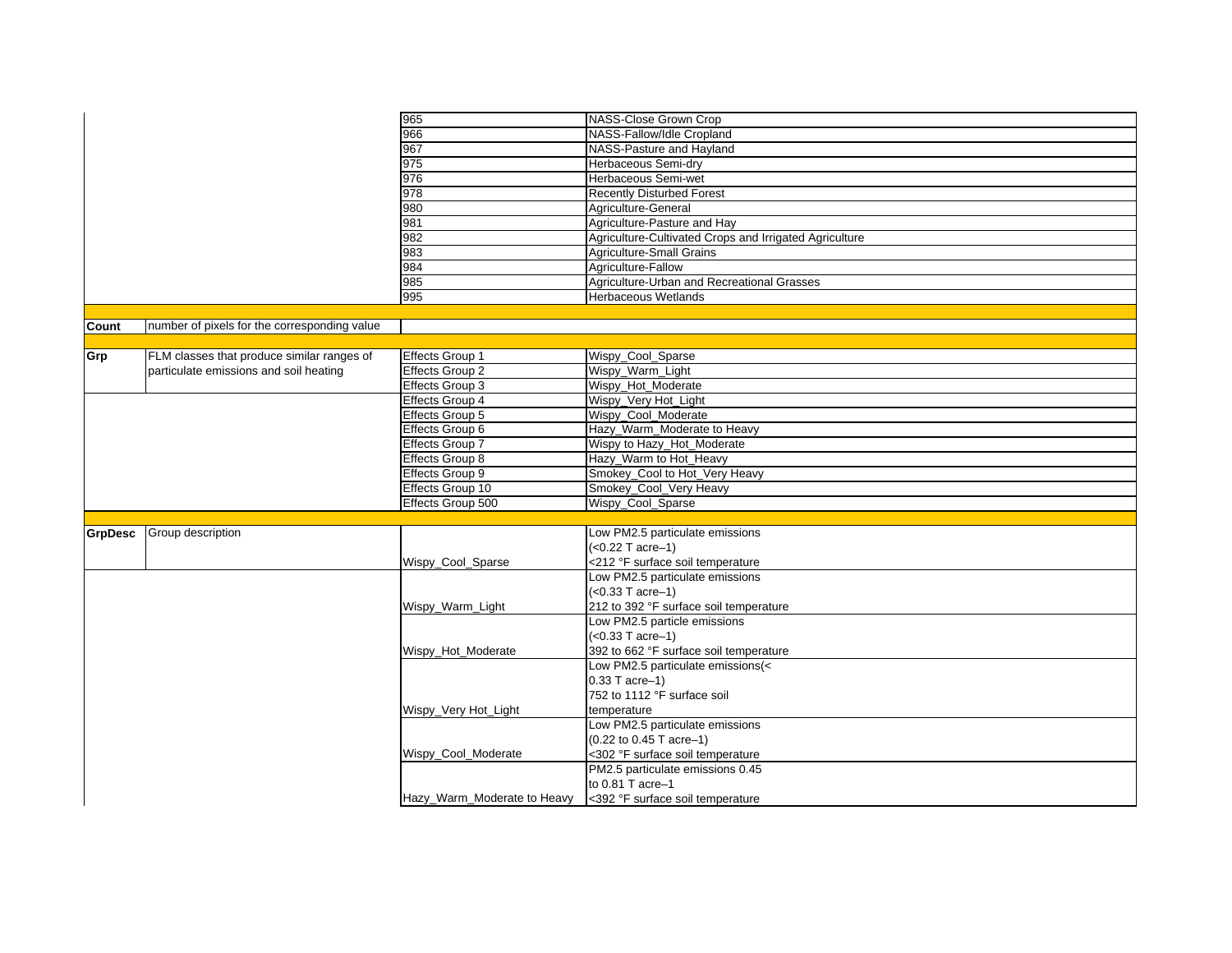|      |                         |                                | Low PM2.5 particulate emissions                                                           |
|------|-------------------------|--------------------------------|-------------------------------------------------------------------------------------------|
|      |                         |                                | (0.22 to 0.56                                                                             |
|      |                         |                                | T $acre-1$ )                                                                              |
|      |                         | Wispy to Hazy_Hot_Moderate     | 347 to 572 °F surface soil temperature                                                    |
|      |                         |                                | PM2.5 particulate emissions 0.56                                                          |
|      |                         |                                | to $0.89$ T acre-1                                                                        |
|      |                         | Hazy_Warm to Hot_Heavy         | 212 to 752 °F surface soil temperature                                                    |
|      |                         |                                | PM2.5 particulate emissions 0.89                                                          |
|      |                         |                                | to 2.23 T acre-1                                                                          |
|      |                         | Smokey_Cool to Hot_Very Heavy  | <572 °F surface soil temperature                                                          |
|      |                         |                                | PM2.5 particulate emissions                                                               |
|      |                         |                                | >2.23 T acre-1                                                                            |
|      |                         | Smokey Cool Very Heavy         | Most $<$ 212 °F soil temp                                                                 |
|      |                         |                                |                                                                                           |
| Code | Fuel loading model code | <b>FLM011</b>                  | Light FWD, light to no duff                                                               |
|      |                         | <b>FLM012</b>                  | Moderate FWD, light litter                                                                |
|      |                         | <b>FLM013</b>                  | Moderate FWD, light to moderate litter, light duff                                        |
|      |                         | <b>FLM014</b>                  | Shrub Sagebrush with low total load                                                       |
|      |                         | <b>FLM015</b>                  | Shrub Non-sagebrush with low total load                                                   |
|      |                         | <b>FLM021</b>                  | Light logs, light duff                                                                    |
|      |                         | <b>FLM031</b>                  | Moderate litter, light duff, light logs                                                   |
|      |                         | <b>FLM041</b>                  | Moderate FWD, light to moderate litter                                                    |
|      |                         | <b>FLM051</b>                  | Moderate duff, light logs                                                                 |
|      |                         | <b>FLM053</b>                  | Shrub_Sagebrush with medium total load                                                    |
|      |                         | <b>FLM054</b>                  | Shrub_Non-sagebrush with medium total load                                                |
|      |                         | <b>FLM061</b>                  | Moderate to very heavy logs, light duff                                                   |
|      |                         | <b>FLM062</b>                  | Moderate duff, light logs, light litter                                                   |
|      |                         | <b>FLM063</b>                  | Moderate duff, light to heavy logs, light litter                                          |
|      |                         | <b>FLM064</b>                  | Moderate to heavy duff, light to heavy logs                                               |
|      |                         | <b>FLM065</b>                  | Shrub_Sagebrush with high total load                                                      |
|      |                         | <b>FLM066</b>                  | Shrub_Non-sagebrush with high total load                                                  |
|      |                         | <b>FLM071</b><br><b>FLM072</b> | Moderate to heavy logs, light duff                                                        |
|      |                         | <b>FLM081</b>                  | Moderate duff, light to moderate logs, moderate litter                                    |
|      |                         | <b>FLM082</b>                  | Very heavy logs, light duff<br>Moderate duff, light to heavy logs, moderate litter        |
|      |                         | <b>FLM083</b>                  | Heavy to very heavy logs, moderate duff                                                   |
|      |                         | <b>FLM091</b>                  | Heavy duff, light to heavy logs                                                           |
|      |                         | <b>FLM092</b>                  | Very heavy logs                                                                           |
|      |                         | <b>FLM093</b>                  | Heavy duff, heavy to very heavy logs                                                      |
|      |                         | <b>FLM101</b>                  | Very heavy duff                                                                           |
|      |                         | <b>FLM102</b>                  | Heavy litter, light duff, light logs                                                      |
|      |                         | <b>FLM511</b>                  | Herb - Grassland high total load                                                          |
|      |                         | <b>FLM521</b>                  | Herb - Grassland low total load                                                           |
|      |                         | <b>FLM523</b>                  | Herb - Grassland low total load, reduced                                                  |
|      |                         | <b>FLM701</b>                  | High Duff and Litter, High Fine Wood, High Log, Low Herb, High Shrub Loading              |
|      |                         | <b>FLM702</b>                  | High Duff and Litter, High Fine Wood, Mod to High Log, Low Herb, Low - High Shrub Loading |
|      |                         | <b>FLM703</b>                  | High Duff and Litter, Mod Fine Wood, Low Log, Low Herb, Mod Shrub Loading                 |
|      |                         | <b>FLM704</b>                  | High Duff and Litter, No Fine wood, No Log, High Herb, No Shrub Loading                   |
|      |                         | <b>FLM705</b>                  | High Duff and Litter, Mod Fine Wood, Low Log, Low Herb, High Shrub Loading                |
|      |                         |                                |                                                                                           |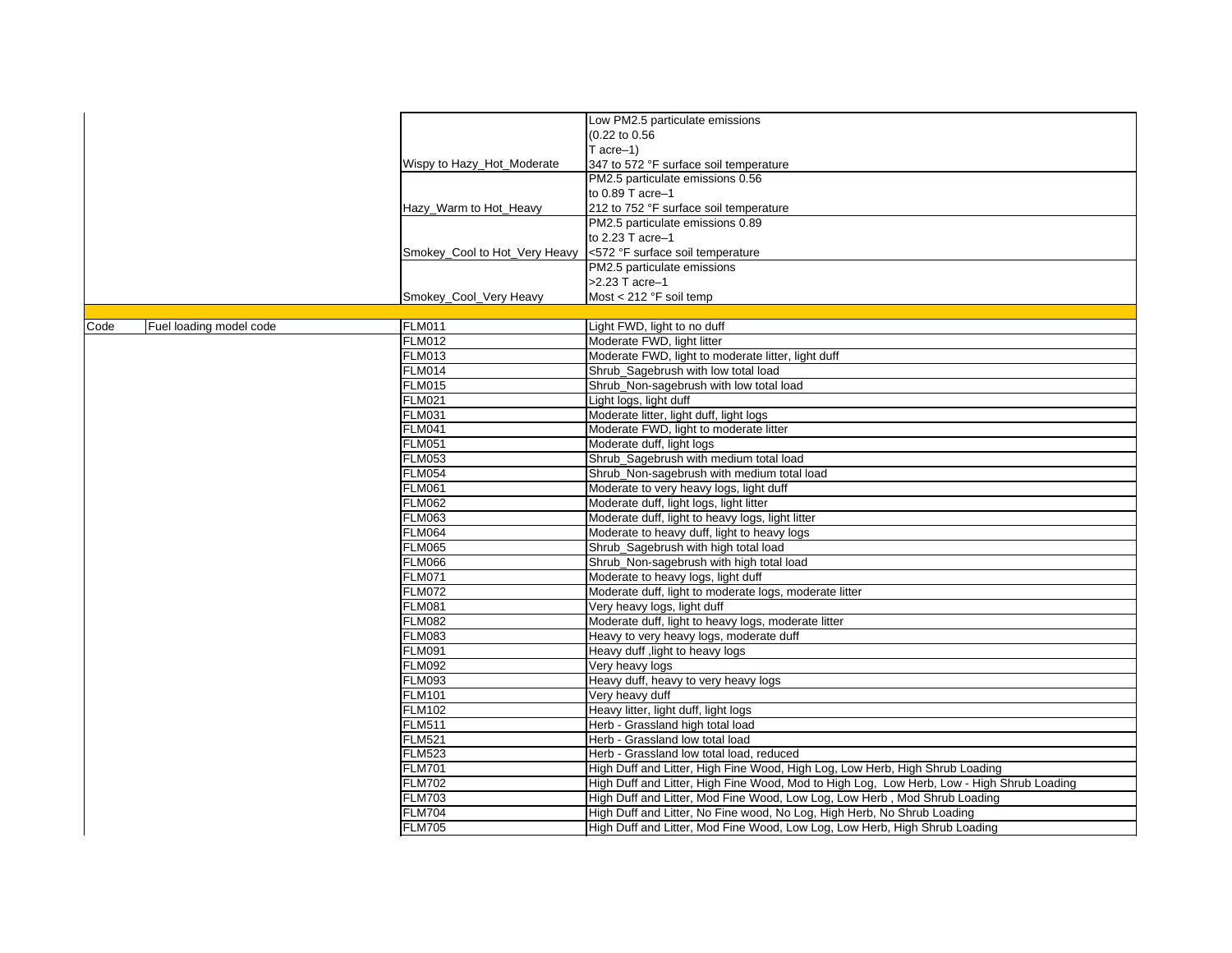|             |                                                          | <b>FLM706</b> | High Duff and Litter, Low Fine Wood, High Log, Low Herb, High Shrub Loading                |
|-------------|----------------------------------------------------------|---------------|--------------------------------------------------------------------------------------------|
|             |                                                          | <b>FLM707</b> | Mod Duff and Litter, No Fine Wood, No Log, Low Herb, High Shrub Loading                    |
|             |                                                          | <b>FLM709</b> | High Duff and Litter, Mod Fine Wood, Low Log, No Herb, Mod Shrub Loading                   |
|             |                                                          | <b>FLM710</b> | High Duff and Litter, Mod Fine Wood, Low Log, High Herb, Mod Shrub Loading                 |
|             |                                                          | <b>FLM712</b> | Low Duff and Litter, Mod-High Fine Wood, Mod Logs, Mod Herb, High Shrub Loading            |
|             |                                                          | <b>FLM713</b> | High Duff and Litter, Mod-High Fine Wood, Mod-High Logs, Low-Mod Herb, High Shrub Loading  |
|             |                                                          | <b>FLM714</b> | Low Duff and Litter, No Fine Wood, No Logs, Low Herb, High Shrub Loading                   |
|             |                                                          | <b>FLM715</b> | Low Duff and Litter, Low Fine Wood, Low Logs, Mod Herb, High Shrub Loading                 |
|             |                                                          | <b>FLM716</b> | Low Duff and Litter, High Fine Wood, Low Logs, Low Herb, High Shrub Loading                |
|             |                                                          | <b>FLM717</b> | Low Duff and Litter, High Fine Wood, None-Low Logs, Low Herb, High Shrub Loading           |
|             |                                                          | <b>FLM718</b> | No Duff and Litter, High Fine Wood, No Logs, Mod Herb, High Shrub Loading                  |
|             |                                                          | <b>FLM719</b> | Low Duff and Litter, Low Fine Wood, Low Logs, Low Herb, High Shrub Loading                 |
|             |                                                          | <b>FLM720</b> | No Duff and Litter, Low-Mod Fine Wood, Low Logs, Mod-High Herb, High Shrub Loading         |
|             |                                                          | <b>FLM722</b> | No Duff and Litter, None-Low Fine Wood, No Logs, Mod-High Herb, No Shrub Loading           |
|             |                                                          | <b>FLM726</b> | None-Low Duff and Litter, Low-Mod Fine Wood, No Logs, Low-Mod Herb, None-Low Shrub Loading |
|             |                                                          | <b>FLM731</b> | Mod Duff and Litter, Mod Fine Wood, Mod Log, Low Herb, Mod Shrub Loading                   |
|             |                                                          | <b>FLM732</b> | Mod Duff and Litter, No Fine wood, No Log, Mod Herb, No Shrub Loading                      |
|             |                                                          | <b>FLM733</b> | Mod Duff and Litter, Low Fine Wood, Low Log, No Herb, Low Shrub                            |
|             |                                                          | <b>FLM734</b> | Mod Duff and Litter, Low Fine Wood, Low Log, Mod Herb, Low Shrub                           |
|             |                                                          | <b>FLM741</b> | Low Duff and Litter, Low Fine Wood, Low Log, Low Herb, Low Shrub Loading                   |
|             |                                                          | <b>FLM742</b> | Low Duff and Litter, No Fine Wood, No Log, Low Herb, No Shrub Loading                      |
|             |                                                          | <b>FLM743</b> | Low Duff and Litter, No Fine Wood, No Log, Low Herb, Low Shrub Loading                     |
|             |                                                          | <b>FLM744</b> | Low Duff and Litter, Mod Fine Wood, Low Log, Low Herb, Mod Shrub Loading                   |
|             |                                                          | <b>FLM751</b> | No Duff and Litter, Mod Fine Wood, No Logs, Low Herb, Mod Shrub Loading                    |
|             |                                                          | <b>FLM752</b> | No Duff and Litter, Low Fine Wood, Low Logs, Low Herb, Mod Shrub Loading                   |
|             |                                                          | <b>FLM753</b> | No Duff and Litter, Low Fine Wood, No Logs, Low Herb, No Shrub Loading                     |
|             |                                                          |               |                                                                                            |
| Litter      | Fuel component litter measurement                        | numeric value | tons per acre                                                                              |
|             |                                                          |               |                                                                                            |
| Duff        | Fuel component duff measurement                          | numeric value | tons per acre                                                                              |
|             |                                                          |               |                                                                                            |
| OneHr       | Fuel component 1 hour fuel measurement                   | numeric value | tons per acre                                                                              |
|             |                                                          |               |                                                                                            |
| TenHr       | Fuel component 10 hour fuel measurement                  | numeric value | tons per acre                                                                              |
|             |                                                          |               |                                                                                            |
| HunHr       | Fuel component 100 hour fuel measurement                 | numeric value | tons per acre                                                                              |
|             |                                                          |               |                                                                                            |
| ThouHr      | Fuel component 1000 hour fuel measurement                | numeric value | tons per acre                                                                              |
|             |                                                          |               |                                                                                            |
| Herb        | Fuel component herbaceous fuel measurement numeric value |               | tons per acre                                                                              |
|             |                                                          |               |                                                                                            |
|             |                                                          |               |                                                                                            |
| Shrub       | Fuel component shrub fuel measurement                    | numeric value | tons per acre                                                                              |
|             |                                                          |               |                                                                                            |
| Red         | Red color value/255                                      | $0 - 1$       |                                                                                            |
|             |                                                          |               |                                                                                            |
| Green       | Green color value/255                                    | $0 - 1$       |                                                                                            |
|             |                                                          |               |                                                                                            |
| <b>Blue</b> | Blue color value/255                                     | $0 - 1$       |                                                                                            |